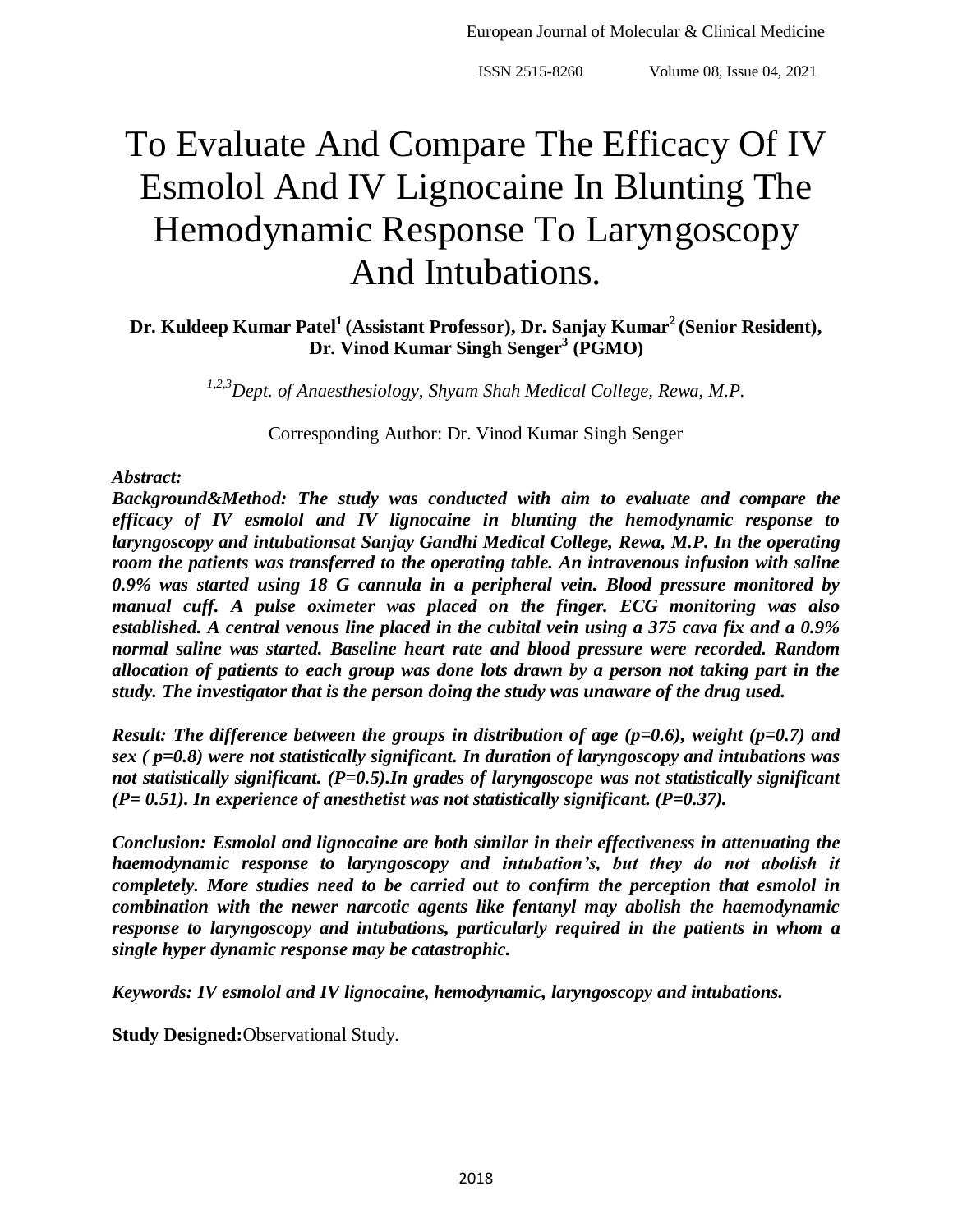#### **1. INTRODUCTION**

Esmolol given as a bolus injection or infusion prior to intubations significantly attenuates haemodynamic responses to surgical stress. For example, in one study, 30 ASA ( American society of Anesthesiologists ) grade I / II patients were treated with a continuous intravenous infusion of esmolol (loading dose , 500 micro gm/ kg/ min for 2 minutes , maintenance, 100 microgm/kg/minutes until 5 minutes after intubations) or normal saline before induction of anesthesia and tracheal intubations.Esmolol treated patients had significant decrease in heart rate during the pre-induction period, compared with controls  $(-16\% \text{ vs. } 0\%, \text{ p} < 0.001)[1]$ . After intubations, heart rate increased to a similar extent in both groups, although the maximum value for this parameter was significantly lower in the esmolol group (92 vs. 110 beats / min,  $p <$ 0.05). Similarly, esmolol treated patients versus controls had significantly lower mean maximum values for systolic blood pressure (151 vs. 188 mmHg,  $p < 0.01$ ) and rate pressure product ( 13,393 vs. 19,947 beats/min mmHg, p<0.001) [2].

In a comparative study in 80 ASA grade II –IV patients undergoing endotracheal intubations, esmolol 150 mg provided better protection against tachycardia than lignocaine 200 mg and fentanyl 200 microgm . Mean percentage increases in heart rate were similar in the placebo (44%), lignocaine (51%) , and fentanyl (37%) groups , but significantly lower in the esmolol group (18%,  $p < 0.05$  vs. other groups). Percentage increases in maximum systolic blood pressure were similar for all 3 active treatment groups (esmolol 19% , fentanyl 12% , lignocaine 20%), and were significantly ( $p < 0.05$ ) less than the increase noted in the placebo group (36%). Thus, although fentanyl and lidocaine were as effective as esmolol in restricting perioperative increases in blood pressure, only esmolol provided consistent and reliable protection against increases in both heart rate and systolic blood pressure accompanying laryngoscope and intubations[3].

There has been considerable debate about the appropriate dose and optimal time of administration of esmolol in anaesthetized patients[4]. The dose of esmolol recommended by the United States food and drug administration for the treatment of tachycardia in non – anaesthetized patients is 500 microgm/kg/min given as an intravenous infusion. Gold et al proposed that a single bolus injection of esmolol 50 to 100 mg (approximate 750- 1500 microgm/kg) was effective in treating intraoperative tachycardia. However, considerably lower dose (single bolus injection of 10 mg, equivalent to 150 microgm/kg in a 70 kg patients) were advocated by Ford, especially in elderly patients, who may be at greater risk of developing severe bradycardia and hypotension than their younger counterparts[5].

The effects of high bolus doses of esmolol, sufficient to blunt both heart rate and blood pressure increases induced by intubations , have been investigated in several studies. For example, a Canadian multicentre study of 548 patients showed that esmolol 100 mg, administered as a single intravenous bolus prior to the induction of anesthesia significantly reduced the incidence of intubations induced tachycardia (heart rate > 110 beats /min), increasing the dose of esmolol to 200 mg produced no further reduction in the incidence of tachycardia. The need for high bolus doses of esmolol to effectively control increased blood pressure during intubations has also been reported in other studies. In one of these trials, esmolol caused a marked reduction in the incidence of ventricular arrhythmias, but it did not significantly prevent the hypertensive response to intubations[6].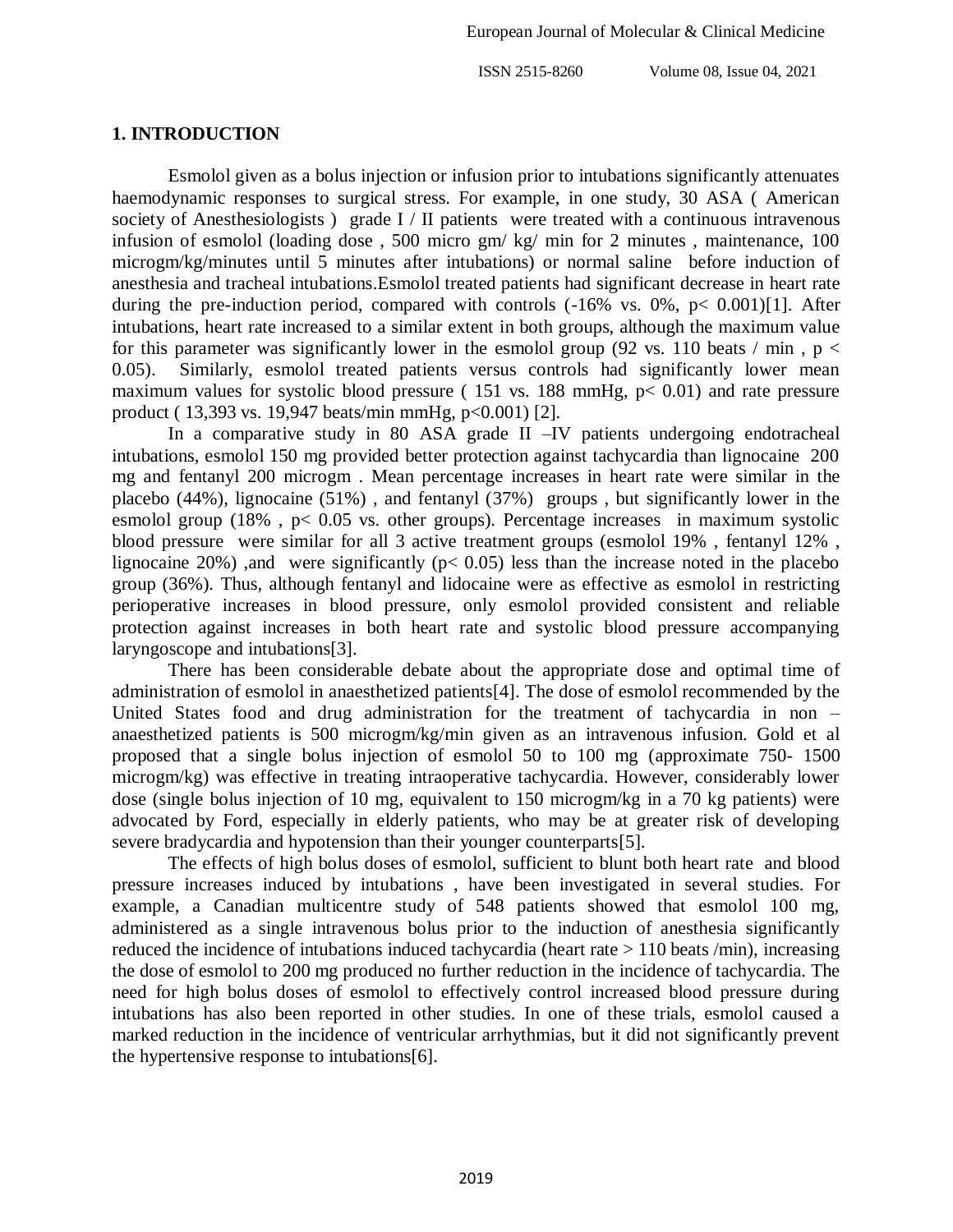# **2. MATERIAL & METHOD**

The study was conducted at Sanjay Gandhi Medical College, Rewa, M.P. from duration Dec 2020 - Nov 2021. In the operating room the patients was transferred to the operating table. An intravenous infusion with saline 0.9% was started using 18 G cannula in a peripheral vein. Blood pressure monitored by manual cuff. A pulse oximeter was placed on the finger. ECG monitoring was also established. A central venous line placed in the cubital vein using a 375 cava fix and a 0.9% normal saline was started. Baseline heart rate and blood pressure were recorded.Random allocation of patients to each group was done lots drawn by a person not taking part in the study. The investigator that is the person doing the study was unaware of the drug used.Induction and intubations sequence was carried out as below:

The study was done on 60 patients. They were divided into 2 groups. Group I patients received esmolol for attenuating the laryngoscope and intubations response and group II received lignocaine for the same.

### *Inclusion Criteria:*

- 1. Patients posted for elective surgery under general anesthesia.
- 2. ASA Grade I –II patients.
- 3. Age between 20- 65 years.
- 4. Hb at or above 10 gm%.
- 5. Procedure in supine, prone or lateral position.

## *Exclusion Criteria:*

- 1. Patients with cardiovascular, respiratory or renal disease.
- 2. Patients with diabetes mellitus.
- 3. Patients taking drugs known to affect blood pressure and heart rate.
- 4. Blood pressure during the preoperative visit above 100 mm/ Hg diastolic.
- 5. Patients with neurological deficit who have altered sensorium.

# **3. RESULTS**

TABLE 1: Shows the demographic distribution in both the groups.

| S. No.   |             | Group I esmolol $(n=30)$ | Group II $(n=30)$ |
|----------|-------------|--------------------------|-------------------|
| . .      | Mean age    | 37.05                    | 38.70             |
| <u>.</u> | Mean weight | 58.64                    | 58.89             |
| <u>.</u> | Sex : M/F   | 19/11                    | 17/13             |

The difference between the groups in distribution of age  $(p=0.6)$ , weight  $(p=0.7)$  and sex ( p=0.8) were not statistically significant.

|            | Group I ESMOLOL $(n=30)$ |      | Group II LIGNOCAINE (n=30) |               |
|------------|--------------------------|------|----------------------------|---------------|
|            | N.O                      | $\%$ | N.O                        | $\frac{0}{0}$ |
| $<$ 15 SEC | 19                       |      | ١q                         |               |
| $>15$ SEC  |                          |      |                            |               |

Table 2: Duration Of Laryngoscope And Intubation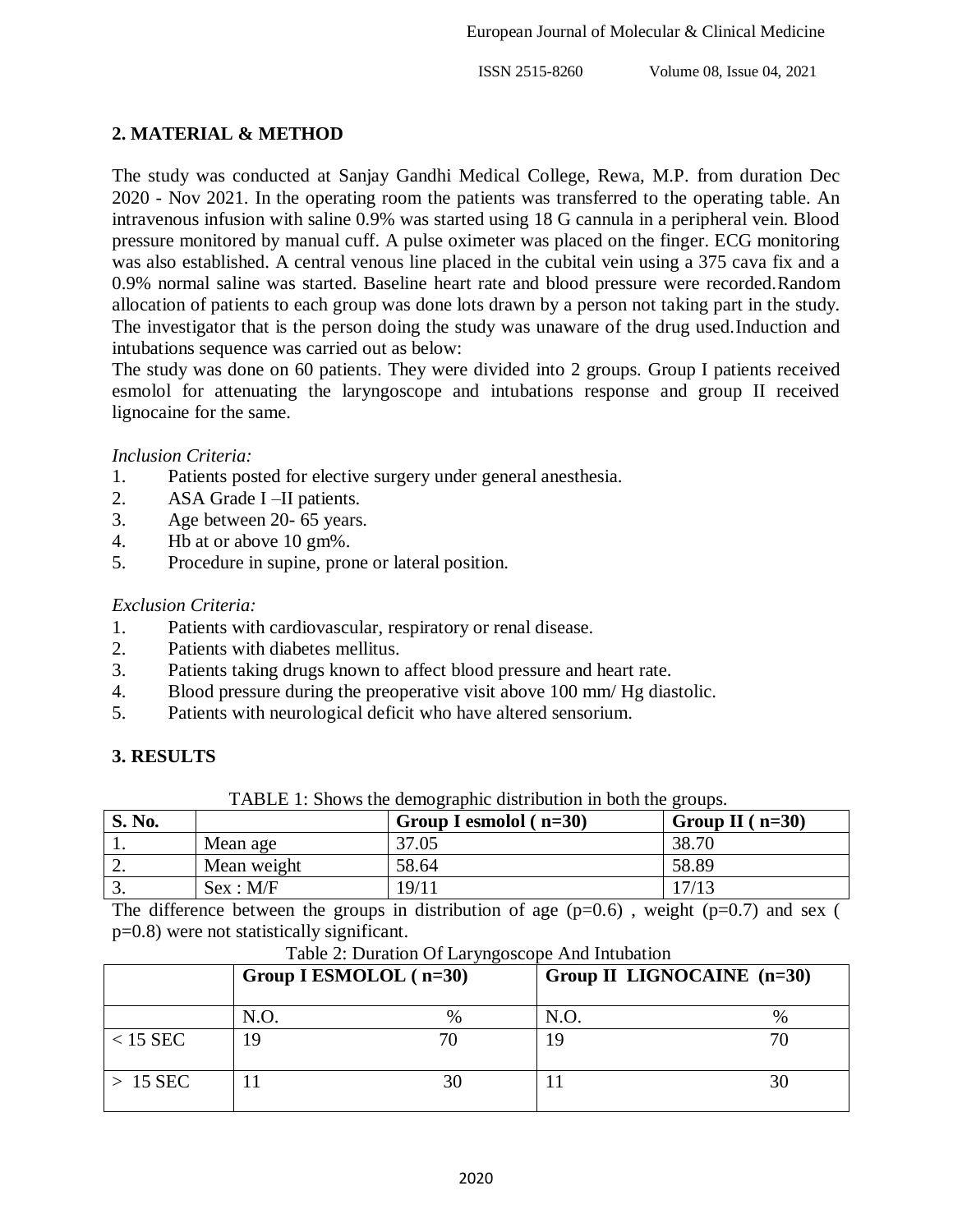The difference between the groups in duration of laryngoscopy and intubations was not statistically significant. (P=0.5).

| Table 3: Laryngoscope View Grading |                        |   |                            |      |  |
|------------------------------------|------------------------|---|----------------------------|------|--|
|                                    | <b>Group I ESMOLOL</b> |   | <b>Group II LIGNOCAINE</b> |      |  |
|                                    | N.O.                   | % | N.O                        | $\%$ |  |
| Grade I                            | 2376.6                 |   | 2480                       |      |  |
| Grade II                           | 0516.6                 |   | 0620                       |      |  |
| Grade III                          | 02 6.8                 |   | 0000                       |      |  |

Table 3: Laryngoscope View Grading

The difference between the groups in grades of laryngoscope was not statistically significant (P= 0.51)

|             | Group I ESMOLOL (n=30) |      | <b>GROUP II LIGNOCAINE</b> (n=30) |      |
|-------------|------------------------|------|-----------------------------------|------|
|             | N.O.                   | $\%$ | N.O.                              | $\%$ |
| $< 1$ YEARS | 00                     | 00   | 03<br>10                          |      |
| $< 2$ YEARS | 16                     | 53.3 |                                   | 36.7 |
| $> 2$ YEARS | 14                     | 46.7 | 1653.3                            |      |

Table 4: Experience of anesthetist

The difference between the groups in experience of anesthetist was not statistically significant.  $(P=0.37)$ .

# **4. DISCUSSION**

Several studies have evolved to blunt the haemodynamic responses to tracheal intubations. These have included the use of narcotics, lignocaine and beta blockers. Each of these techniques has advantages and disadvantages of its own[7]. Large doses of narcotics may lead to post operative respiratory depression and vasodilators may produce hypotension resulting in coronary hypo perfusion.

Esmolol is a relatively new beta blocking agent with several desirable properties, it is cardio selective and short acting .These characteristics make it ideally suited for use in the perioperative period. Many studies have established the effectiveness of esmolol infusion in the prevention of haemodynamic alterations following tracheal intubations. Few have examined the effectiveness of esmolol in bolus doses on the same setting[8].

Reflex responses to endotracheal intubations are a potential hazard to patient with compromised intracranial compliance from neuropathological process and in patients where hypertension and tachycardia can be detrimental. Uncontrolled coughing can result in a marked increase in intrathoracic and intra abdominal pressure. When this pressure is transmitted to the cerebrospinal fluid in patients with hydrocephalus or intracranial mass lesion, the increase in CSF pressure may produce a transient impairment of cerebral perfusion[9].

The percentage change in the heart rate, between the pre induction and post intubation's was 18.45% in the esmolol group. This result is very similar to the findings of Helfman who in 1991 reported a 18 % change in the heart rate after esmolol.Though this represents an increase in the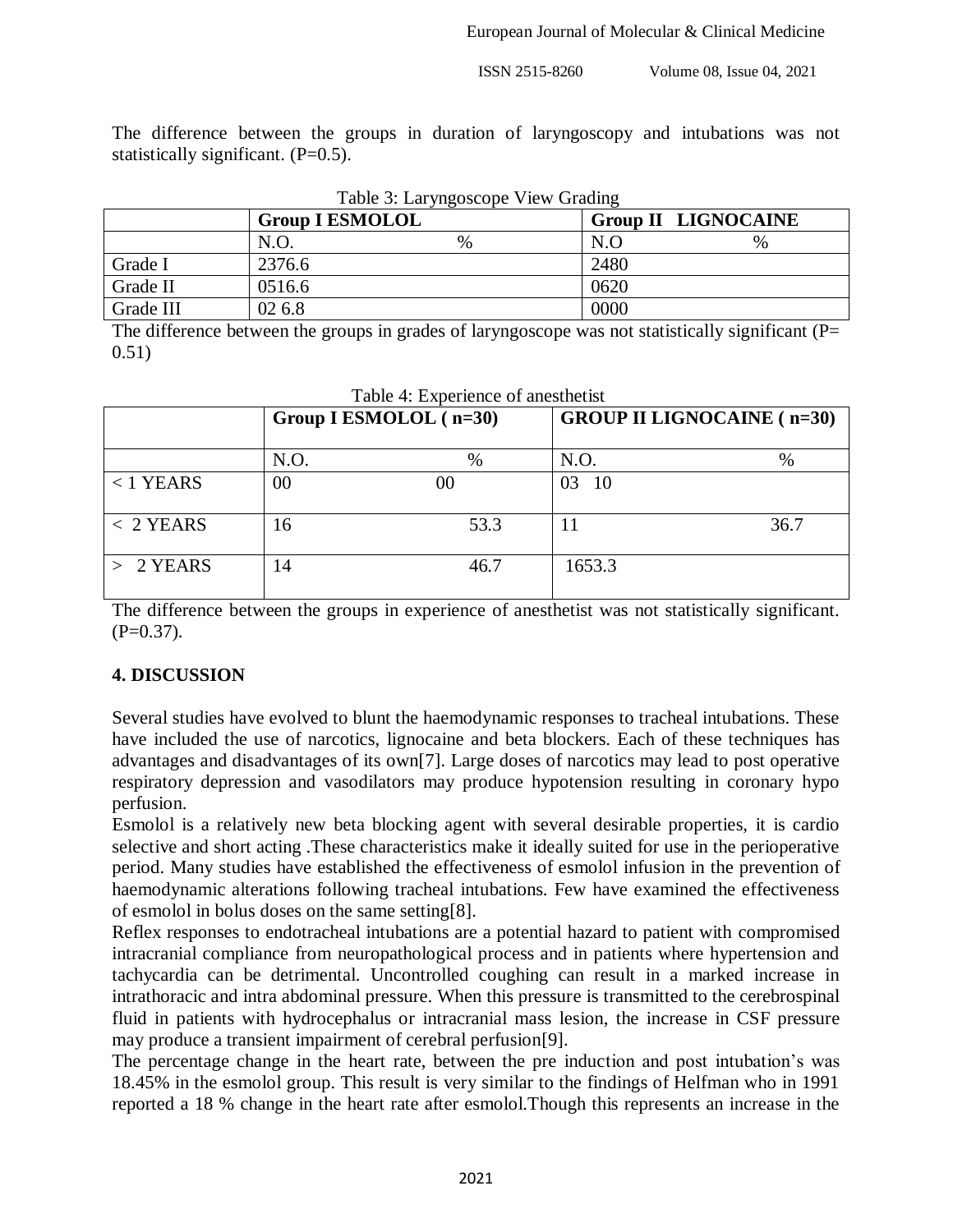heart rate following laryngoscopy and intubation's, this change qualifies to be described as attenuation in the response of laryngoscope and intubation's when compared with placebo group in the study by Helfman. They demonstrated a 44% increase in the heart rate when neither esmolol or fentanyl was given before laryngoscope and intubations[10].

#### **5. CONCLUSION**

Esmolol and lignocaine are both similar in their effectiveness in attenuating the haemodynamic response to laryngoscopy and intubation's, but they do not abolish it completely. More studies need to be carried out to confirm the perception that esmolol in combination with the newer narcotic agents like fentanyl may abolish the haemodynamic response to laryngoscopy and intubations, particularly required in the patients in whom a single hyper dynamic response may be catastrophic.

#### **6. REFERENCES**

- [1] Kumar S, Mishra MN, Mishra LS, Bathla S. Comparative study of the efficacy of ivesmololdiltiazem and magnesium sulphate in attenuating haemodynamic response to laryngoscopy and tracheal intubation. Indian J Anaesth. 2003;47(1)41-44.
- [2] Shribman AJ, Smith G, Achola KJ.Cardiovascular and catecholamine responses to laryngoscopy with and without tracheal intubation. Br J Anaesth. 1987;59(3)295-299.
- [3] H. Rashmi and H. Komala, "Clinical evaluation of the effect of intravenous Dexmedetomidine on the hemodynamic response to laryngoscopy and endotracheal intubation in patients undergoing thyroid surgeries," Anesthesia: Essays and Researches, vol. 10, no. 3, pp. 483–487, 2016.
- [4] K. Kumari, S. Gombar, D. Kapoor, and H. S. Sandhu, "Clinical study to evaluate the role of preoperative Dexmedetomidine in attenuation of hemodynamic response to direct laryngoscopy and tracheal intubation," ActaAnaesthesiologicaTaiwanica, vol. 53, no. 4, pp. 123–130, 2015.
- [5] V. Hassani, G. Movassaghi, V. Goodarzi, and S. Safari, "Comparison of Fentanyl and Fentanyl plus Lidocaine on attenuation of hemodynamic responses to tracheal intubation in controlled hypertensive patients undergoing general anesthesia," Anesthesiology and Pain Medicine, vol. 2, no. 3, pp. 115–118, 2012.
- [6] Yu SK, TaitG,Karkouti K, Wijeysundera D, McCluskey S, Beattie WS. The safety of perioperative esmolol. A systemic review and meta-analysis of randomised controlled trials. AnesthAnalg.2011 ;112:267-81.
- [7] Singh SP, Quadir A, Malhotra P. Comparison of esmolol and labetalol, in low doses, for attenuation of sympathomimetic response to laryngoscopy and intubation. Saudi J Anaesth 2010;4:163-8.
- [8] GeisslerHJ ,Mehlhorn U, Laine GA, Allen SJ. Myocardial Protection with Esmolol during Coronary Artery Bypass Grafting Surgery. Anesthesiology .2003 ;98:1024–1025.
- [9] Laurito CE, Baughman VL, Becker GL, Polek WV, Riegler FX, VadeBoncouer TR. Effects of aerosolized and/ or intravenous lidocaine on hemodynamic responses to laryngoscopy and intubation in outpatients. AnesthAnalg. 1988;67(4)389-392.